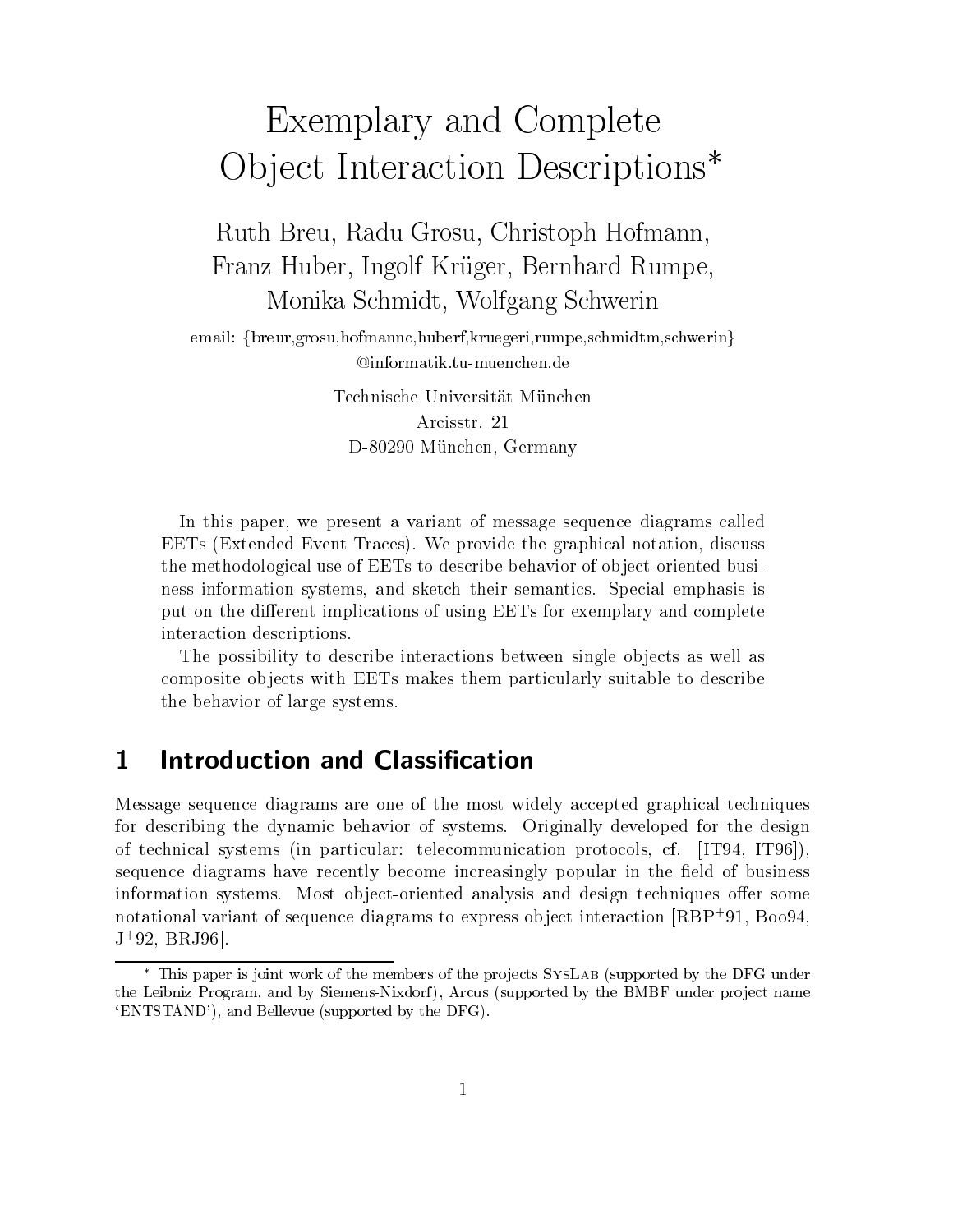Although most developers consider sequence diagrams intuitive and easy to draw the exact interpretation and systematic use of these diagrams is often neglected. In this paper we both discuss the methodological use of sequence diagrams within the design process for information systems and give an overview of how sequence diagrams can be assigned and the contract of the contract of the contract of the contract of the contract of the contract of the contract of the contract of the contract of the contract of the contract of the contract of the contract of t

The adequate semantic interpretation of sequence diagrams depends on various fac tors. One basic issue is the underlying mechanism for message exchange (synchronous vs. asynchronous). While for telecommunication protocols the ability to model asynchronous message transmission is of the essence synchronous communication might be a more adequate model for certain classes of business information systems

Another fundamental issue (especially in the context of object-oriented modeling) addresses the question how sequence diagrams determine the life cycles of objects. In order to answer this question  $\mathbf{t}$  answer the design process has a sequence diagrams with  $\mathbf{t}$ to be understood. We identify two substantially different ways how sequence diagrams can be used

One possibility is to use sequence diagrams for describing exemplary behavior of ob jects *(scenarios)*. Scenario-based design of systems has evolved as an excellent paradigm both to explore the requirements of a system and to communicate with customers in an appropriate way Here a sequence diagram describes a scenario as a single trace of events ie trace of messages exchanged by the objects of the system under design

Alternatively sequence diagrams can also be used to describe complete object be havior ie the set of all possible interaction sequences during the lifetime of the modeled system components. It is clear that the basic form of sequence diagrams (providing only simple syntactical elements for message exchange is not powerful enough to describe complete ob ject behavior and a set of additional operators has to be dened Repe tition alternative and hierarchical structuring operators are of particular importance Among more elaborate extensions are recursion or feed-back constructs and conditions on object states. Notations that provide some or all of these operators are MSC96 It is a sequence of the sequence of the sequence diagrams supported by  $\mathcal{S}$  , and  $\mathcal{S}$ the OOA methods mentioned above

Our claim is that these two views of sequence diagrams require a different semantic interpretation and address different design issues.

Scenarios describe single sequences of messages Their semantics has to cope with the question how exemplary object behavior can be interpreted in the context of complete object behavior. This question is of importance when combining different description techniques like sequence diagrams and state transition diagrams. Many object-oriented analysis methods offer both of these description techniques but do not provide adequate  $\mathbf{f}$ 

In contrast sequence diagrams used for a complete description of ob ject behavior impose conditions on the overall set of messages that an object can send or receive. Since the notations mentioned earlier support complex constructs such as repetition and alternative  $\mathbf{f}$ a better understanding of the diagrams they develop. Other important issues are the combination of different diagrams involving the same set of objects and the refinement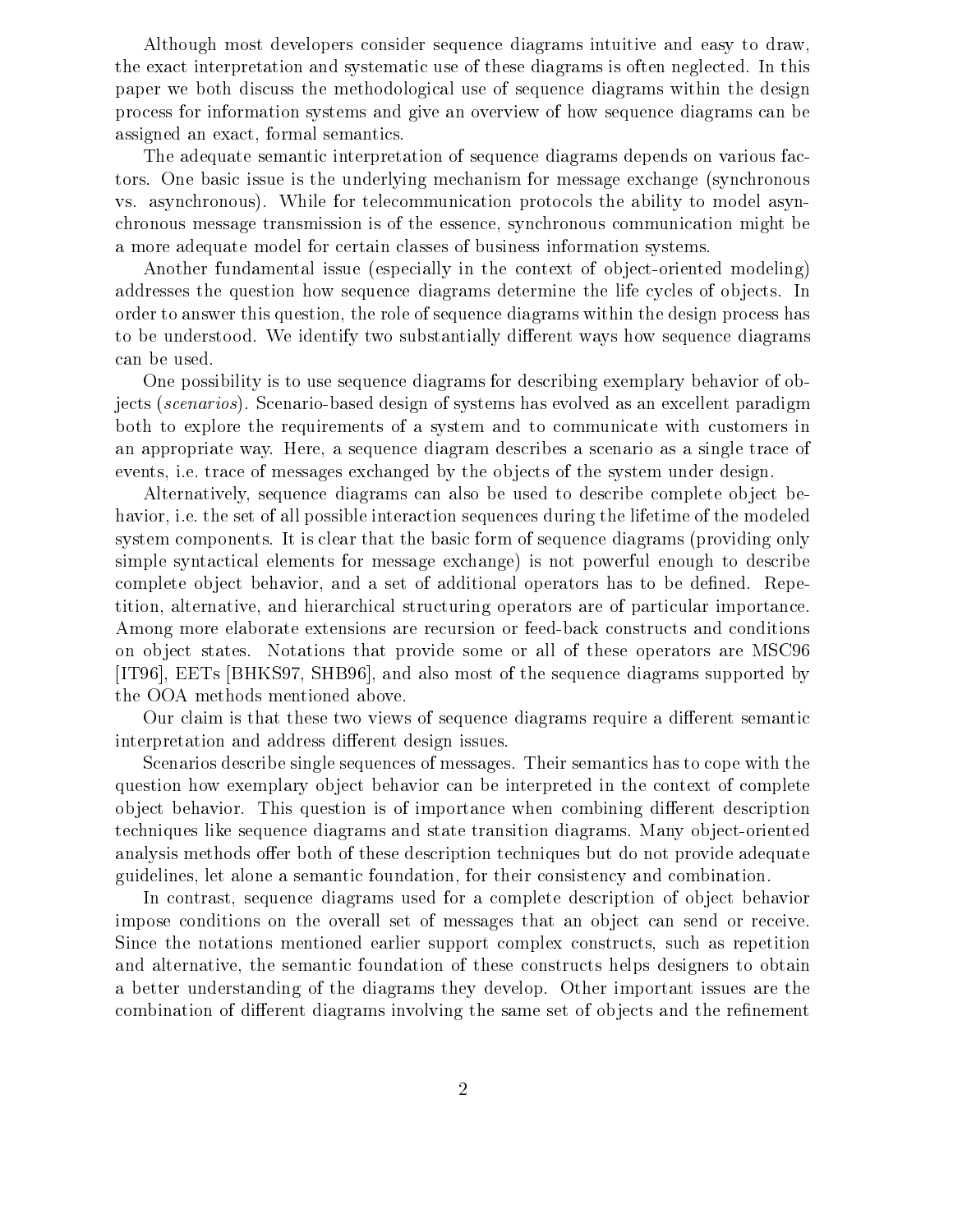of diagrams during design

summarizing, the mainless the semant is to discuss the semantical and methods the semantical and methods of ological questions that arise when sequence diagrams are applied in the design process for object-oriented business information systems.

For the semantic model we use our experience gained while working on the semantic foundation of software engineering techniques and software architecture using formal methods In particular our group has developed a formal model called system model character is capable of modeling various system views that are the common views that are the common views that development process. These views are modeled abstractly and independently of specific description techniques

The structure of this paper is as follows. In Section 2 we provide examples for the application of sequence diagrams as a description technique for exemplary (Section  $2.1$ ) and complete object interactions (Section 2.2). In Section 3 we sketch the semantic foundation. We discuss our conclusions in Section 4.

#### $\overline{2}$ Notation and Methodology

The basic constituents of sequence diagrams are components and events. In general, a component may be a single object or a composite object performing a certain task. Henceforth we use the notion of component and ob ject interchangeably

Each object that participates in an interaction is depicted by a vertical axis (labeled with the object name) that represents (part of) the lifetime of the object where time advances from top to bottom. An interaction is indicated by an arrow directed from the sending object to the receiver. Interactions are labeled with a message name and an optional list of parameters

Figure depicts a rst view of a car rental company an example which we will employ throughout this paper. The given sequence diagram models a customer making a car reservation at some reservation branch



Figure 1: Simplified View of a Car Reservation

The diagram of Figure 1 can be interpreted in a number of different ways: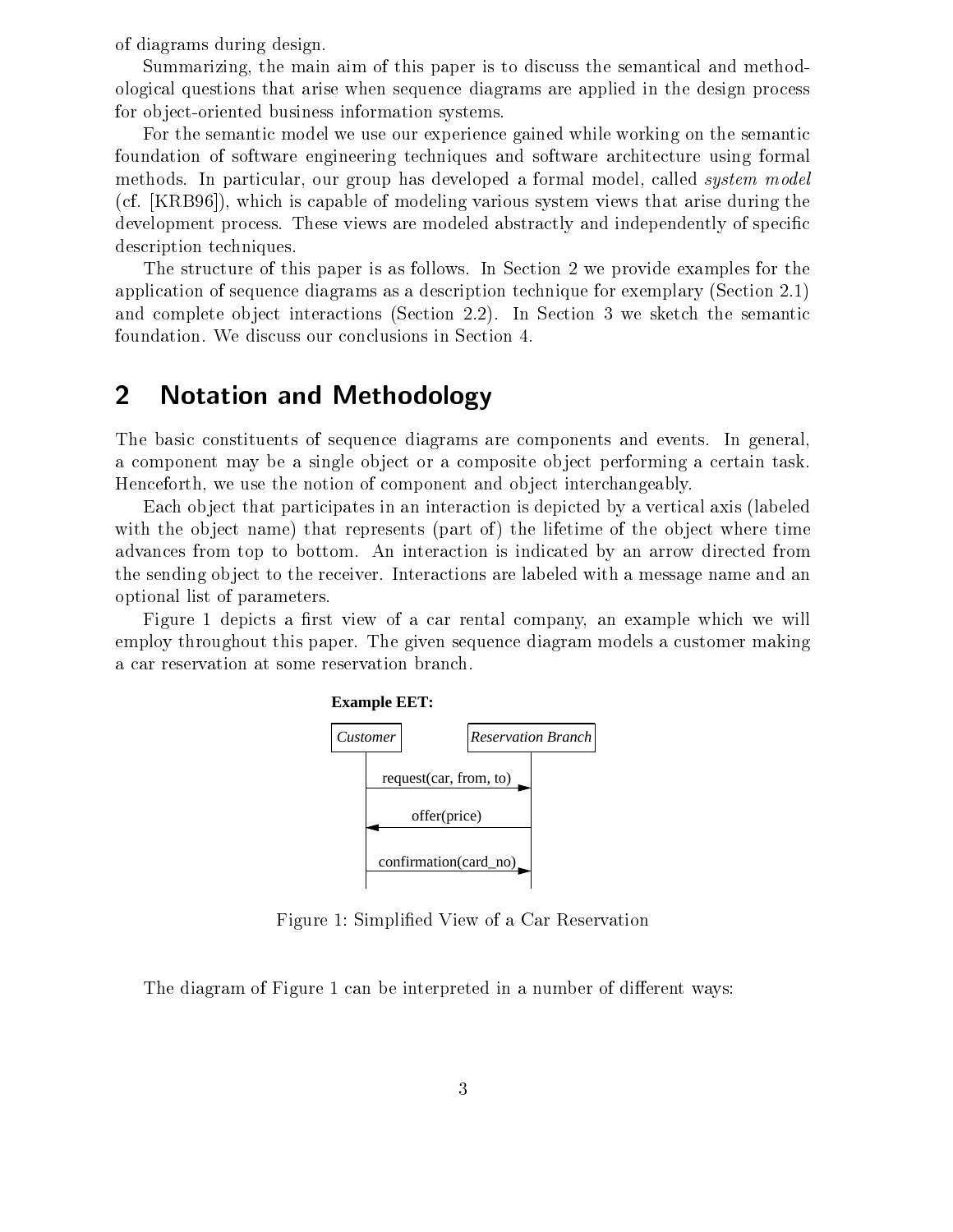- Customer and revervation branch are able to exchange and to react to the given sequence of messages
- Every time the customer sends message request to the reservation branch the messages o-er and conrmation have to be exchanged consecutively with the variation that customer and reservation branch may or may not send or receive other messages in between
- The diagram describes the full interaction between the customer and the reserva tion branch is both observing the protocol density of the protocol density of the protocol density of the protocol density of the protocol density of the protocol density of the protocol density of the protocol density of the sequence of messages given in the diagram

The above interpretations differ in the degree in which they constrain the overall behavior of the objects involved. Most analysis methods leave open how sequence diagrams are interpreted in their framework Since an analysis model is a kind of contract either between the customer and the developer or the designer and the implementor severe misunderstandings may be the consequence

On the other hand our observation is that there is no best interpretation of se quence diagrams and their semantics is heavily influenced by the context in which they are the rest of the reason the rest of the rest of the methodological aspects with the methodological aspects of design with sequence diagrams. Section 2.1 focuses on sequence diagrams describing exemplary behavior of objects while Section 2.2 is concerned with the description of complete interaction behavior

### Exemplary Descriptions

In Figure 2 an interaction pattern of a successful car reservation is depicted. Interpreting the given sequence diagram as an exemplary scenario ie as one particular sequence of interactions possibly occuring in the system under specication the following system properties are expressed

- Structurally the system encompasses at least one reservation branch component one pickup branch component and one customer component
- With respect to the systems behavior the following must be true Upon receiving a request message with three formal parameters (of some type that is not specied here one possible reaction of the reservation branch is the emission of a check availability message to the pickup branch. If the receiving pickup branch replies with message available then the reservation branch has to send an o-er message to the requesting customer and so on

Assigning a meaning to sequence diagrams in the way described here corresponds to a loose semantics interpretation (cf. Section  $3.3$ ).

From a methodological point of view scenarios may serve as a basis for complete interaction specications the latter may for instance be obtained by composing the former (cf. Section 2.2). Scenarios may also be used to derive more detailed behavior species asstronomy such asstronomy assistant transition diagrams as a such a such as  $\mathcal{A}$  associated as a such a such a such as a such a such a such a such a such a such a such a such a such a such a such a such a such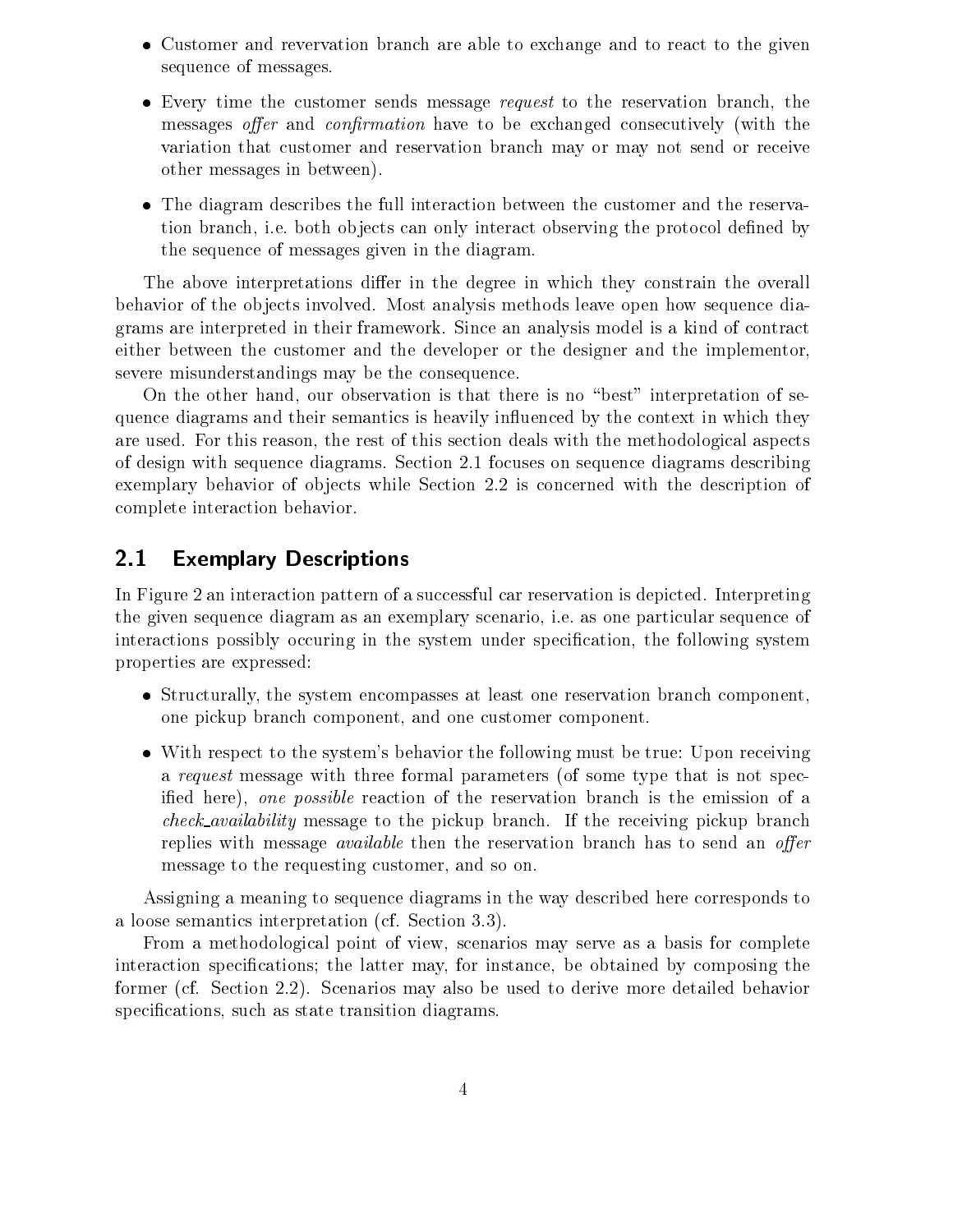#### **Successful Reservation:**



Figure Exemplary Description of a Car Reservation

### Transition to Complete Behavioral Descriptions

The previous section outlines one typical scenario that happens when a customer reserves a car in a reservation branch. The diagram in Figure 2 depicts the interactions that occur when the requestion can be customer and the customer accepts the customer process the customer accepts the price a more complete description of the possible interactions in a reservation branch ie all possible interactions between a customers branch and the pickup branch branch branch branch branch and the pick we first have to analyze whether there are other possible interaction sequences.

an the current examples of currently two distinctions additions of the protocol scenarios  $\mathcal{A}$  and  $\mathcal{A}$ (a) and (b). Figure 3 (a) describes the scenario when a customer wishes to reserve a car



Figure Exemplary Descriptions of an Unsuccessful Car Reservation

that is not available for the requested period. Figure  $3$  (b) treats the situation where the case of the contract of the contract the customer does not all  $\mu$  the prices.

Now having specied all relevant scenarios of this simplied example we have to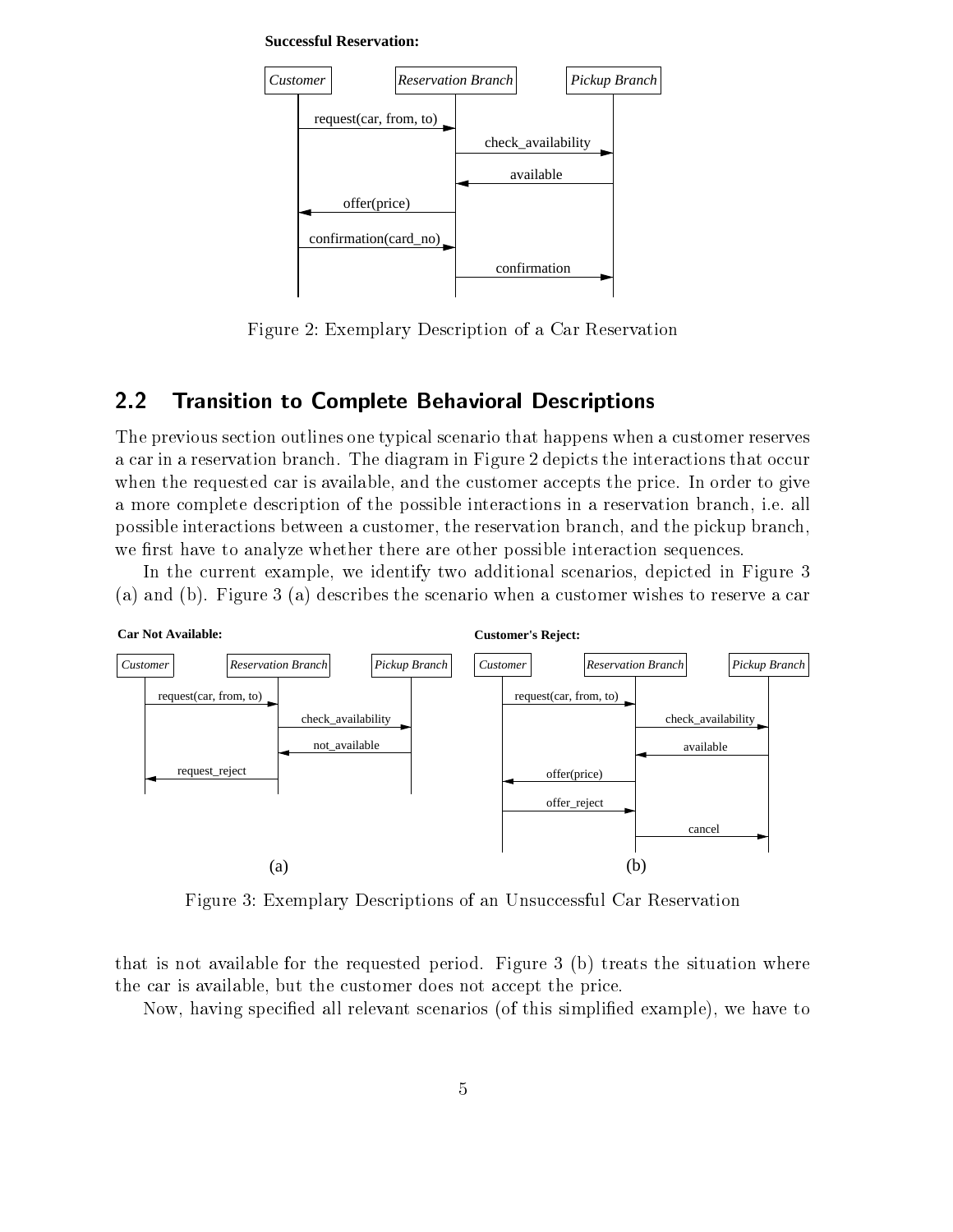relative to analyze the relationships between the main to analyze in which sequence they where they are the sequence may occur afterwards must be composed must be composed to the sequences and sequences found ie the particular scenarios have to be combined to more general ones For that purpose we use the following operators that are provided by EETs

**Sequential composition** allows to concatenate a sequence of scenarios.

- **Finite Choice** (represented by a box referencing a finite set of scenario descriptions) species that when the box is to be unfolded one element from the set has to be chosen
- **Repetition** (indicated by a line labeled with the number of iterations to the right of the EET denotes part of a scenario description that may occur optionally or repeatedly. The vertical dimension of the indicator designates the operator's scope.

a customer can example that that is no that the contemplate of the cancel that the canceled part make  $\eta$ one successful reservation after an arbitrary number of unsuccessful attempts we obtain the diagram depicted in Figure 4. This diagram does not describe a single scenario, but the set of all possible interaction sequences First of all there may be a nite number of instantiations of the box labeled with Failed Reservation. Each time the box is instantiated one scenario contained in the set is chosen After that there may be zero or one instantiations of the box labeled Successful Reservation.

### **Car Reservation:**



Figure 4: Complete Description of a Car Reservation

#### $\overline{3}$ **Semantics**

In this section we discuss some of the issues that have to be addressed when assigning a for the semantics to see the semantics to sequence diagrams To that end of the section  $\mathbf{M}$ the basic concepts (such as the communication primitives) of the mathematical model we target at. Section 3.2 contains a rough sketch of how EETs can be assigned a trace semantics. In Section 3.3 we explain why this semantics fits well into an integrated mathematical modeling technique that covers the entire system development process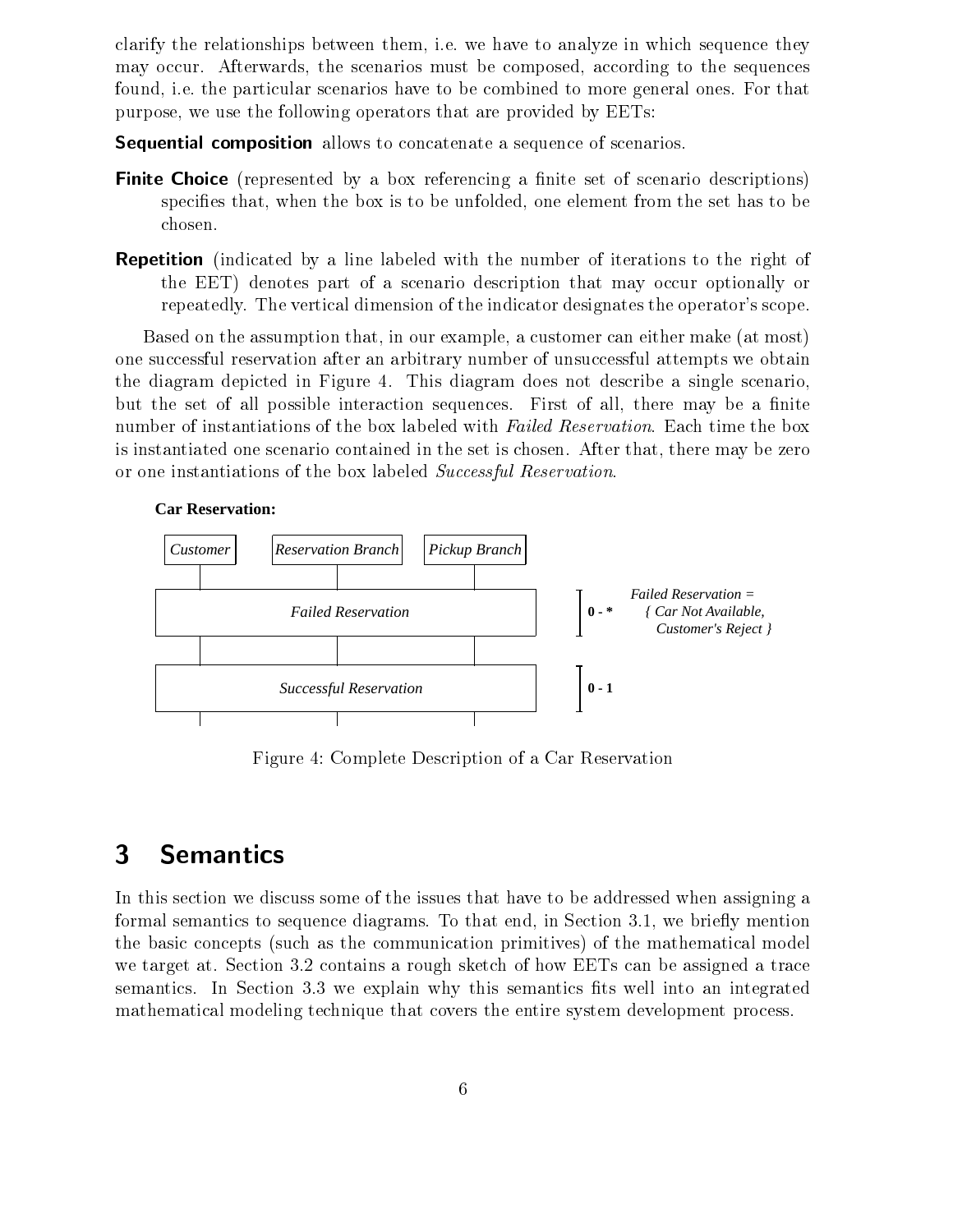### Basic Concepts

Most concrete physical systems have a particular architecture reected for instance by the systems decomposition into components and their relationships a particular state (from the set of possible system states) and a particular behavior. As a consequences one approach at a complete specific specific states systems consists of providing  $\rho$ several models each being concerned with one of the above aspects Sequence diagrams model the behavior of a system by describing the interactions among the system's components and between its components and the environment

For the purpose of defining a semantics for a given EET we consider an *interaction* to be a message exchanged between two participating components An EET then describes a set of interaction sequences. Other systems properties shows in component states where we abstracted away The only purpose of the components on this level of abstraction is to send and to receive messages The meaning of an interaction description is an assertion about the possible message exchanges among the participating components. As discussed in section at this assertion may describe the complete set of interaction sequences or  $\eta$  assertion set or only some constraint on the set of possible sequences

Alternatively one can consider events ie particular occurrences of interactions instead of interactions and *partial orders* between events instead of interaction sequences. Moreover one can distinguish between the event of sending a message and the event of *receiving* a message. This approach is used for MSCs  $[IT96]$  and allows the designer to model message overtaking

There is a close connection between the choice of atomic actions (events or interactions) and the communication paradigm of the system modeled by sequence diagrams. We distinguish between *synchronous* and *asynchronous* communication. The former allows the receiver to block the sender ie the communication takes place only when both communication partners are ready to communicate In this case sending and receiving to the receiver  $t$  the second case is the second case in the second case is the second case in the second case is the second case in the second case is the second case in the second case is the second case in the second sender can pass a message that is processed a message that is processed and an all the receiver. This is usually accomplished by providing buffers between senders and receivers. In this case sending and receiving are different events.

The EETs as introduced above use synchronous communication while MSCs use asynchronous communication. Both paradigms have their merits and each of them is more natural for a particular problem setting For example when modeling a network protocol it is more natural to consider asynchronous communication between the net work nodes and synchronous communication inside each node. We have adopted the synchronous paradigm for EETs because we consider it to be particularly useful for modeling large parts of object-oriented business information systems (such as transaction management within database applications

A special mechanism that is very important in an object-oriented setting is remote procedure call Here the messages are partitioned into operation calls which invoke an operation on the receiving object, which receiving outputs the result of a previous of a present call. Note that the remote procedure call shares properties with both communication paradigms mentioned above on the one hand the receiver may not be receiver may not be received the sender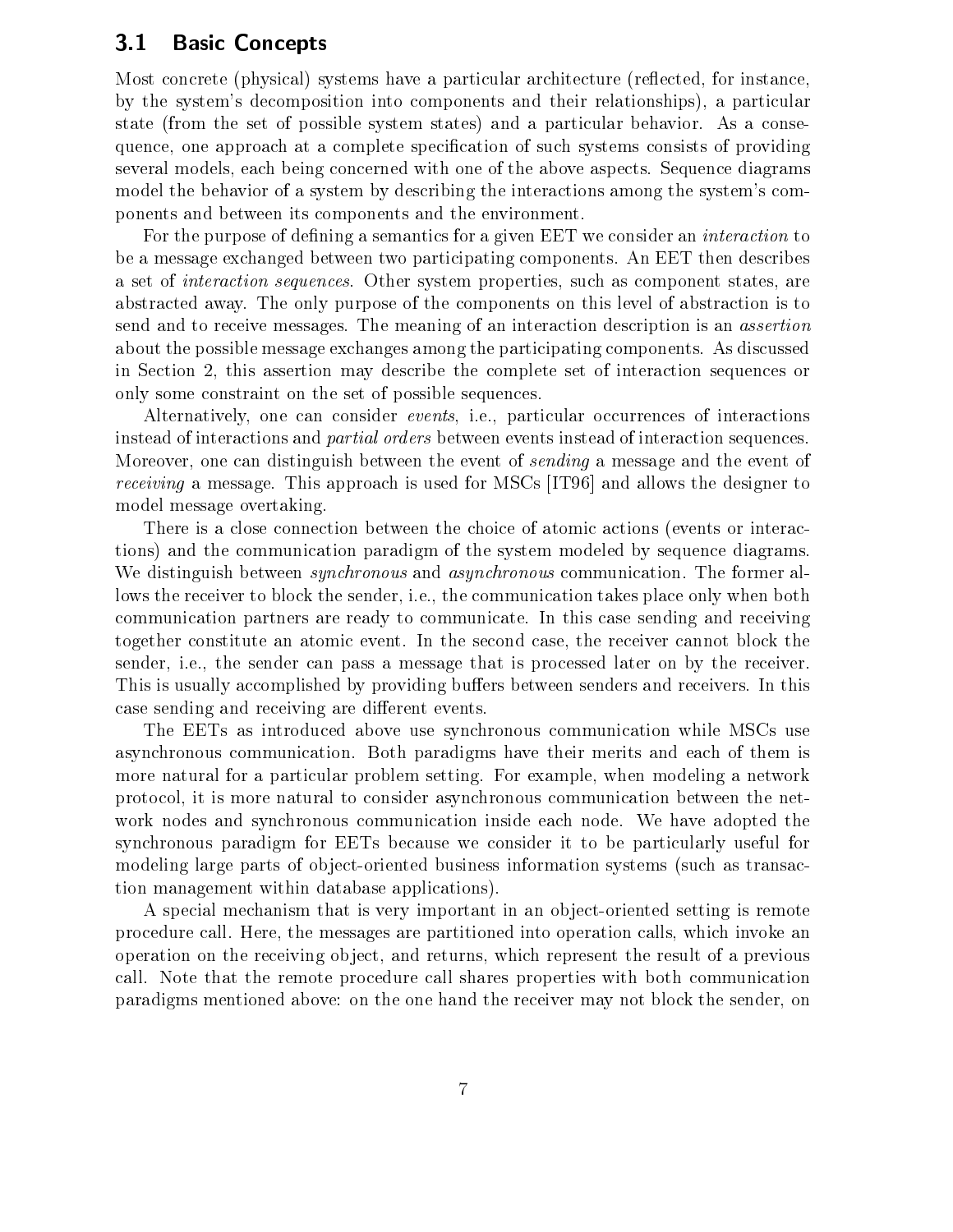the other hand the sender is blocked until the receiver is willing to deliver the result Such basic mechanisms can be dealt with in two different ways. One approach is to encode them directly into the definition of the semantics for EETs. Another one is to represent these mechanisms as constraints on a more general semantic model (cf. Section 3.3) covering other system views as well.

### Synchronous Trace Semantics

as we have already pointed out; the semantics of an interaction description strongly depends on the underlying communication paradigm. EETs are based on synchronous message internation in the section is section to the section in the semantics informally a more than  $\sim$ those semantical treatment can be found in BHKS  $\mathbf{H}$ med to it the it is denoted an each order to IT the it is denoted to a process it is denoted in a processe. setting

The graphical constructs we consider are empty EET single message exchange choice between di
erent EETs sequential composition of EETs iteration repetition of an EET and interleaving (parallel composition) of two EETs. The intuitive graphical syntax of these operators (except interleaving) was introduced in the previous section. The interleaving operator may for instance be used to model concurrent reservations by different customers at the same reservation branch in the example started in Section 2. Note that the messages occuring in the graphical syntax may contain formal parameters For the informal definition of the semantics we mimic the inductive definition presented in [BHKS97].

- An empty EET describes a single interaction sequence the empty sequence It is used to express the absence of communication among a set of components
- An EET denoting a single message exchange denes a set of singleton interaction sequences interaction containing a message where every formal parameter is a message where every formal parameter is instantiated with a value of the parameter's domain.
- The operator representing the choice between two EETs has the union of the sets of interaction sequences described by each of the EETs as its semantics
- Sequential composition of two EETs describes the set of interaction sequences obtained by collecting all possible concatenations of interaction sequences denoted by the first EET with interaction sequences denoted by the second one.
- The iteration operator applied to an EET yields the set of interaction sequences obtained by concatenating an arbitrary number of times the interaction sequences of the operand EET
- The interleaving of two EETs describes the set of interaction sequences obtained by collecting all possible interleavings of the interaction sequences of the operand EETs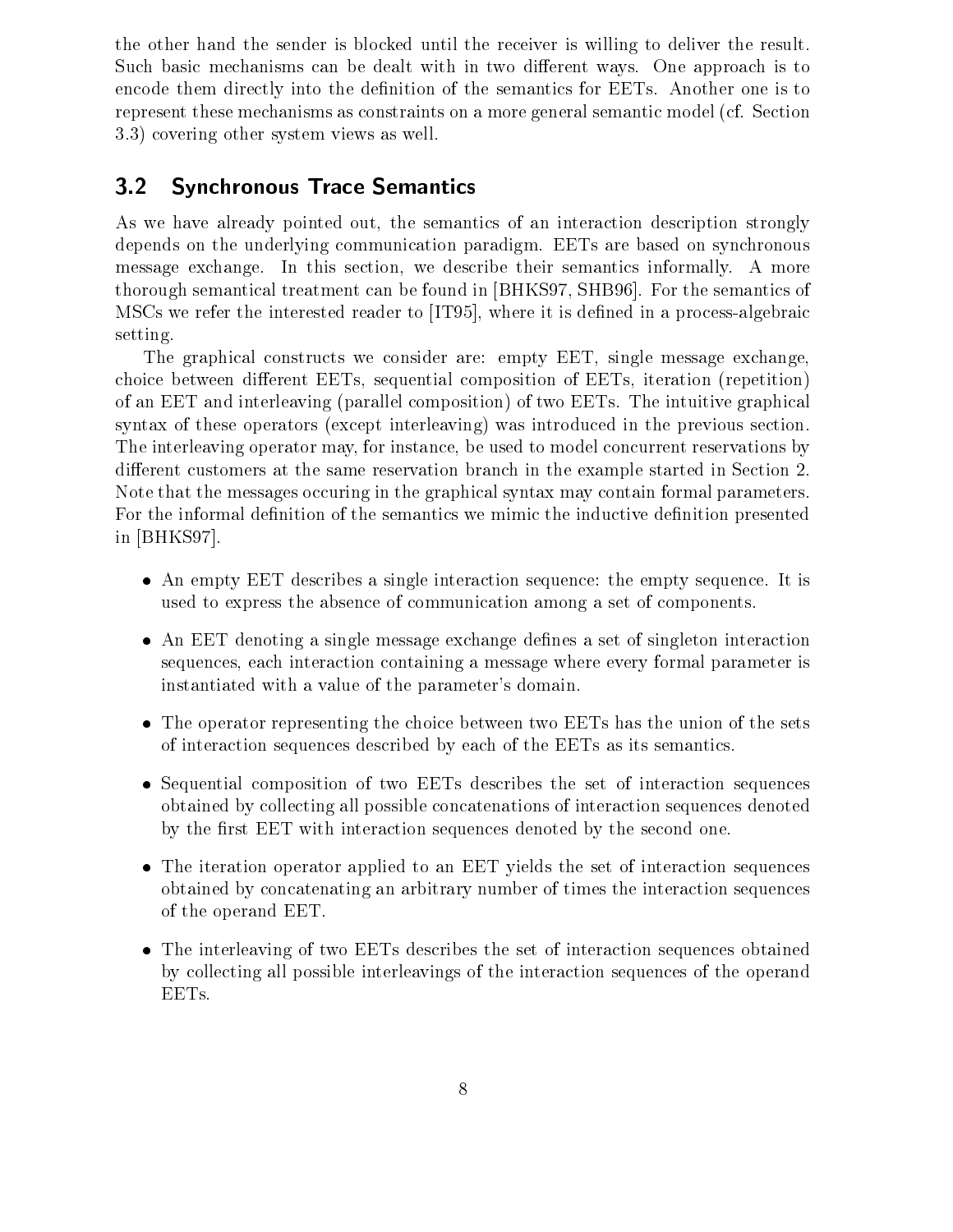To increase the expressive power of the description technique we may use predicates to constrain the sets of interaction sequences allowed by an EET

One can also consider extensions of EETs by taking component states into account and by using this state to trigger interactions  $\mathbf{M}$ composition mechanisms and several notions of refinement for EETs. We currently also examine an adequate method-call operator suitable for modeling object-oriented systems with EETs as well as well as well as well as well as well as well as well as well as other special purpose operators are purposed in the contract of the contract of the contract of the contract of the contract of the contr

#### -Integration of the Semantics

One of the most important issues that have to be addressed when introducing a certain description technique is to define its relationship with existing techniques. This is especially true ifthe latters scope is not orthogonal to the formers Then the denition and maintenance of consistency among the results of applying different notations is a prerequisite for assuring correctness in the development process

One approach that facilitates providing an integrated semantics for different description techniques has been explored in the SysLab project Here syntactic diagrams (also called documents in this context) are assigned a semantics by defining a mapping that relates each diagram to a set of systems. The notion of a system is defined using and abstract model characterization model calls in the characterization of  $\mu$  and the straight of the straight description of a system consists of various documents that describe for instance the properties of classes ob jects and object behavior Every document represents a cer tain view on the system. One such view is the semantic model of object interaction as described in the previous sections

The notion of consistency of interaction descriptions with other description tech niques can be defined by providing mappings that extract the communication information from the latter. The result of this extraction has to be matched against the set of interaction sequences as defined by the EET document. At this point the distinction between exemplary and complete interaction descriptions comes into play If we use EETs to represent scenarios the matching process has to ensure the following in the set of interaction sequences extracted from the other documents there must be at least one element that is equivalent to the semantics of the scenario This corresponds to a loose semantic interpretation Complete interaction descriptions on the other hand yield another notion of consistency: Every element of the set of extracted interaction scenarios must be contained in the semantics of the corresponding EET document. In either case an EET document may be seen as a set of proof obligations that have to be discharged to establish the consistency among the documents representing the system

such as EETs of documents of documents in the set of the set of all systems in the set of all systems in the s that obey the induced properties each document can be seen as a proposition about the system to be implemented. Several documents can then be combined at the semantics level by conjoining their semantics (which corresponds to intersection on sets). Refinement and composition also have a semantic counterpart: they result in set inclusion. This means that adding information to a document always results in a smaller set of systems. For a complete integration of EETs into the system development process we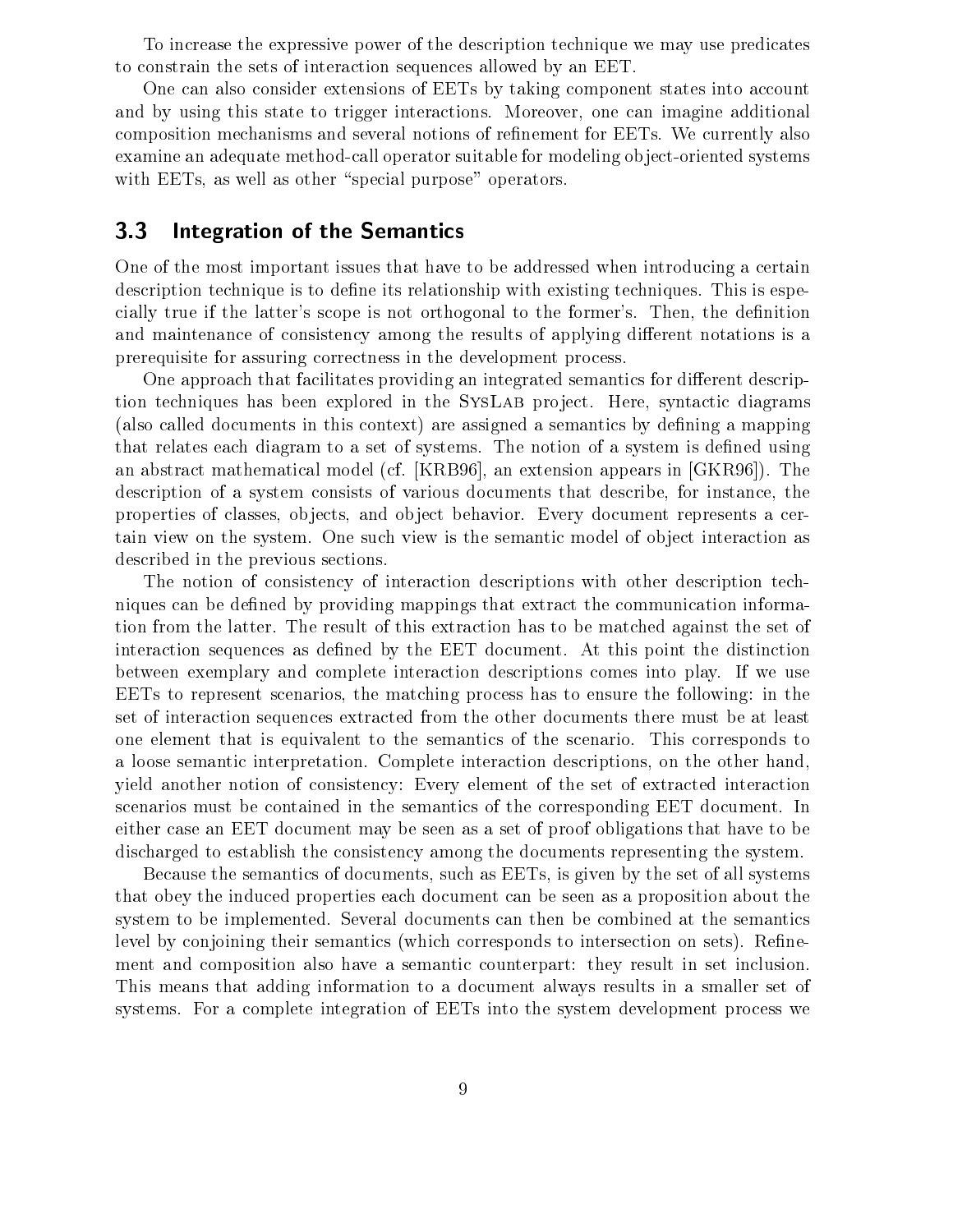have to define adequate notions for their refinement. This is an active area of work in our group

#### $\overline{\mathbf{4}}$ **Conclusion**

In the previous sections we have both explored the application of sequence diagrams as a description technique for exemplary and complete objects in provided the complete object in the complete of aspects of their formal foundation. Each of the two different semantic interpretations has its specific methodological implications.

There is ample opportunity for future research in the following areas First we are investigating steps towards providing developers with a methodological framework for the transition from exemplary to complete interaction descriptions Second we explore the combination of interaction descriptions with other description techniques like state  $t_1$  integrate the former integrate the former integrate the former into a more general design context This context This context This context This context This context This context This context This context This context requires studying adequate notions of consistency among these notations Together with the concepts presented in this paper is paper for integrated in the basis form the basis form the basis for tools supporting developers in the design of large ob jectoriented business information systems

## References

- BHKS Manfred Broy Christoph Hofmann Ingolf Kr-uger and Monika Schmidt A graphical description technique for communication in software architectures Tumi at M-Universite Universitet at M-Universite Universite at M-Universite and M-Universite at M-Universite a
- [Boo94] G. Booch. *Object-Oriented Analysis and Design with Applications.* Addison where the contract of the contract of the contract of the contract of the contract of the contract of the contract of the contract of the contract of the contract of the contract of the contract of the contract of the cont
- $\mathbf{B} = \mathbf{B}$  , and  $\mathbf{B} = \mathbf{B}$  and  $\mathbf{B} = \mathbf{B}$  is a subsolution  $\mathbf{B} = \mathbf{B}$  . The United Modeling Language is a substitute of  $\mathbf{B}$  and  $\mathbf{B}$ for Ob jectOriented Development Version
- gkroset Grosett Rumpe Enhancing the system and Bernhard Rumpe Enhancing the system and system and system and s system model with state Tumi I at M- of Organ, at M-M-M- of the State University of the University 1996.
- IT ITU ITU SERVA SERVA SERVA MARAHITI DINANG ITUTI ITU SERVANG SERVANG SERVA
- $[1T95]$  ITU-T. Z.120 B Message Sequence Chart Algebraic Semantics. ITU-T. Geneva Geneva Service Service Service Service Service Service Service Service Service Service Service Service
- Itut Z Itut Z Itut Z Itut Z Itut Z Itut Z Itut Z Itut Z Itu Z Itu Z Itu Z Itu Z Itu Z Itu Z Itu Z Itu Z Itu Z
- $[J+92]$  I Jacobson et al ObjectOriented Software Engineering ACM Press